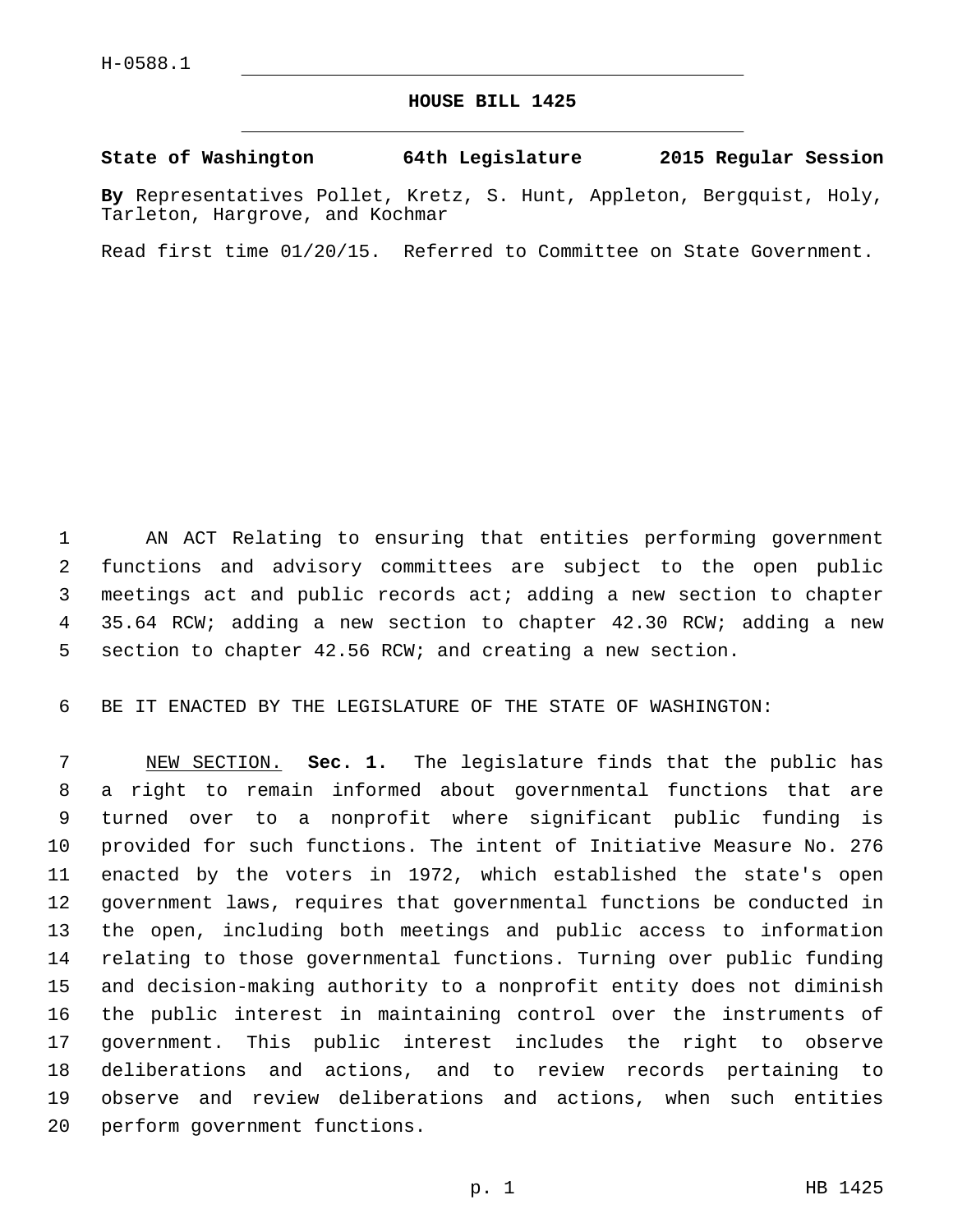The legislature finds further that the functional equivalency test, adopted in *Telford v. Thurston County Board of Commissioners*, 95 Wn. App. 149 (1999) provides a useful framework for defining when an entity performing a governmental function should be regarded as a public agency for purposes of public disclosure and transparency. The legislature finds further that entities such as the Woodland Park Zoo and other nonprofit entities fulfilling a government function while receiving significant public funding are the functional equivalent of public agencies and should be covered under the public records act and open public meetings act for such functions that a governmental agency has delegated to the nongovernmental entity.

 The legislature finds that trust in government is damaged, and fundamental rights to observe governmental actions are impacted, if advisory committees that are established by a governmental agency to provide formal advice to that agency do not meet in the open pursuant 16 to the open meetings act, chapter 42.30 RCW.

 NEW SECTION. **Sec. 2.** A new section is added to chapter 35.64 18 RCW to read as follows:

 Any nonprofit corporation or other public organization managing and operating a zoo or aquarium pursuant to a contract or agreement authorized by this chapter is subject to the provisions of the open public meetings act, chapter 42.30 RCW, and the public records act, chapter 42.56 RCW, with regard to any meeting or record relating to those governmental functions that the corporation or public organization undertakes pursuant to such contract or agreement.

 NEW SECTION. **Sec. 3.** A new section is added to chapter 42.30 27 RCW to read as follows:

 (1) Meetings of an advisory board, committee, or other entity established by a public agency to provide formal advice or recommendations to the agency are subject to the provisions of this chapter. This requirement applies to any meeting that involves the transaction of official business that would be an action if taken by the governing body of a public agency, including, but not limited to, any vote or decision to make recommendations to a convening agency or agencies. Any advisory board, committee, or other entity established jointly by a public agency and a federal agency must comply with the provisions of this section to the extent that federal law does not 38 preempt compliance.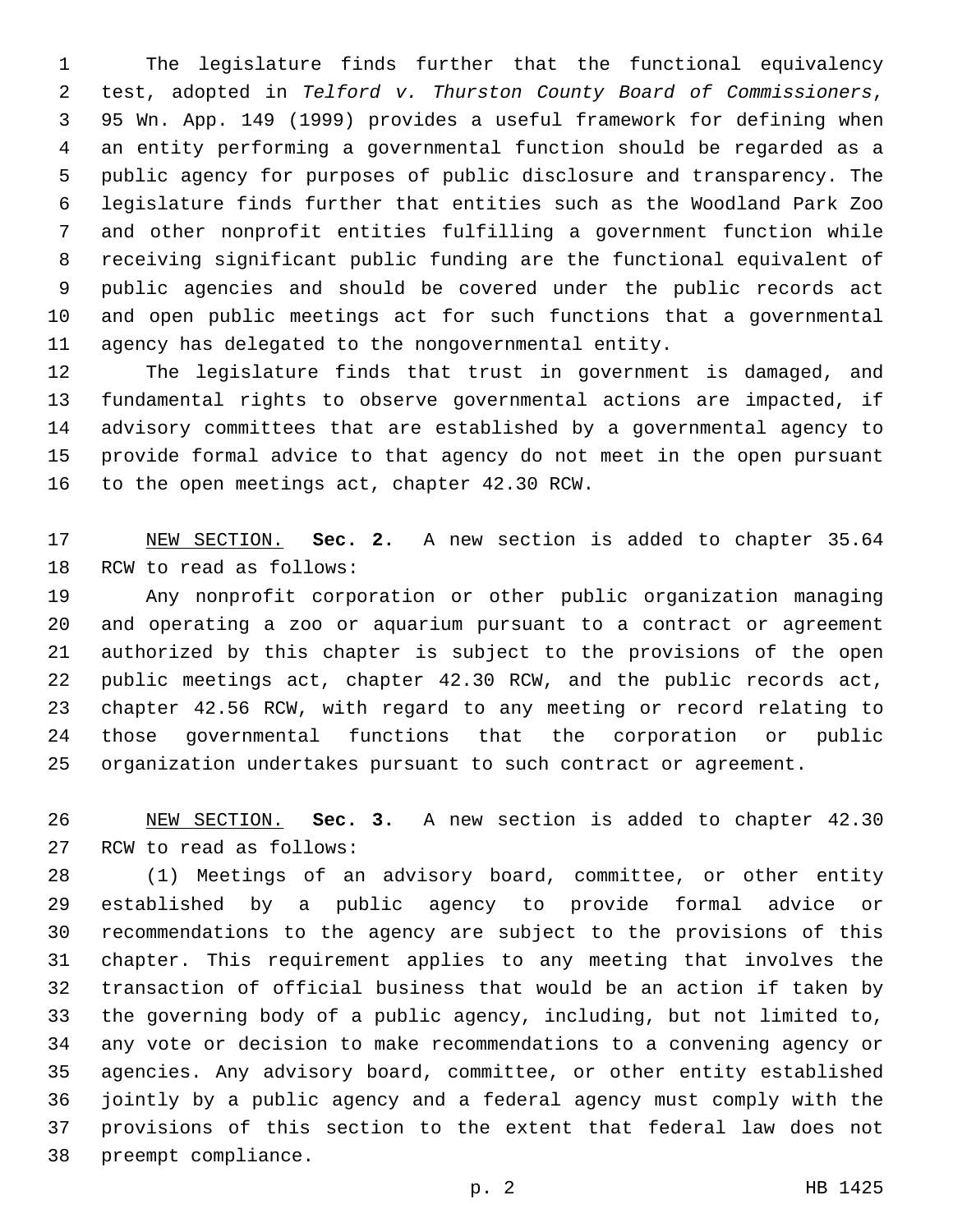(2) A nonprofit legal entity is subject to the provisions of this 2 chapter, if the entity:

 (a) Performs a government function that has been delegated by a 4 state or local agency;

 (b) Receives substantial public funding on a regular basis for general operations, not including any specific amount itemized or identified by contract for particular goods or services; and

8 (c) Is either one or both of the following:

 (i) Subject to regular involvement or regulation by an agency regarding the performance of a delegated government function; or

 (ii) Created or designated by statute to carry out a governmental 12 function.

 (3) A nonprofit corporation or other public organization managing and operating a zoo or aquarium pursuant to a contract or agreement authorized by chapter 35.64 RCW is subject to the provisions of this chapter with regard to any meeting involving an action relating to a governmental function delegated by a public agency.

 (4) An agency may enter into an agreement with a nonprofit legal entity to provide or assume any administrative, regulatory, or supervisory responsibilities under this chapter. A state or local agency may indemnify a nonprofit legal entity for any costs or fees 22 associated with compliance under this chapter.

 (5) The definitions in this subsection apply throughout this section and section 4 of this act unless the context clearly requires 25 otherwise.

 (a) "Delegated governmental function" means a public purpose or duty that is:

 (i) The responsibility of an agency as designated by statute or ordinance or assumed under other legal authority; and

 (ii) Performed by a nonprofit legal entity pursuant to contract or agreement with an agency as authorized by statute or other legal 32 authority.

 (b) "Nonprofit legal entity" means an entity that is exempt from taxation under Title 26 U.S.C. Sec. 501(c)(3) of the federal internal revenue code of 1986, as amended as of January 1, 2015, or a nonprofit corporation organized under the laws of this state or any 37 other state.

 (c) "Regular involvement or regulation" means a significant level of government involvement in the general operations of a nonprofit 40 legal entity, including, but is not limited to: